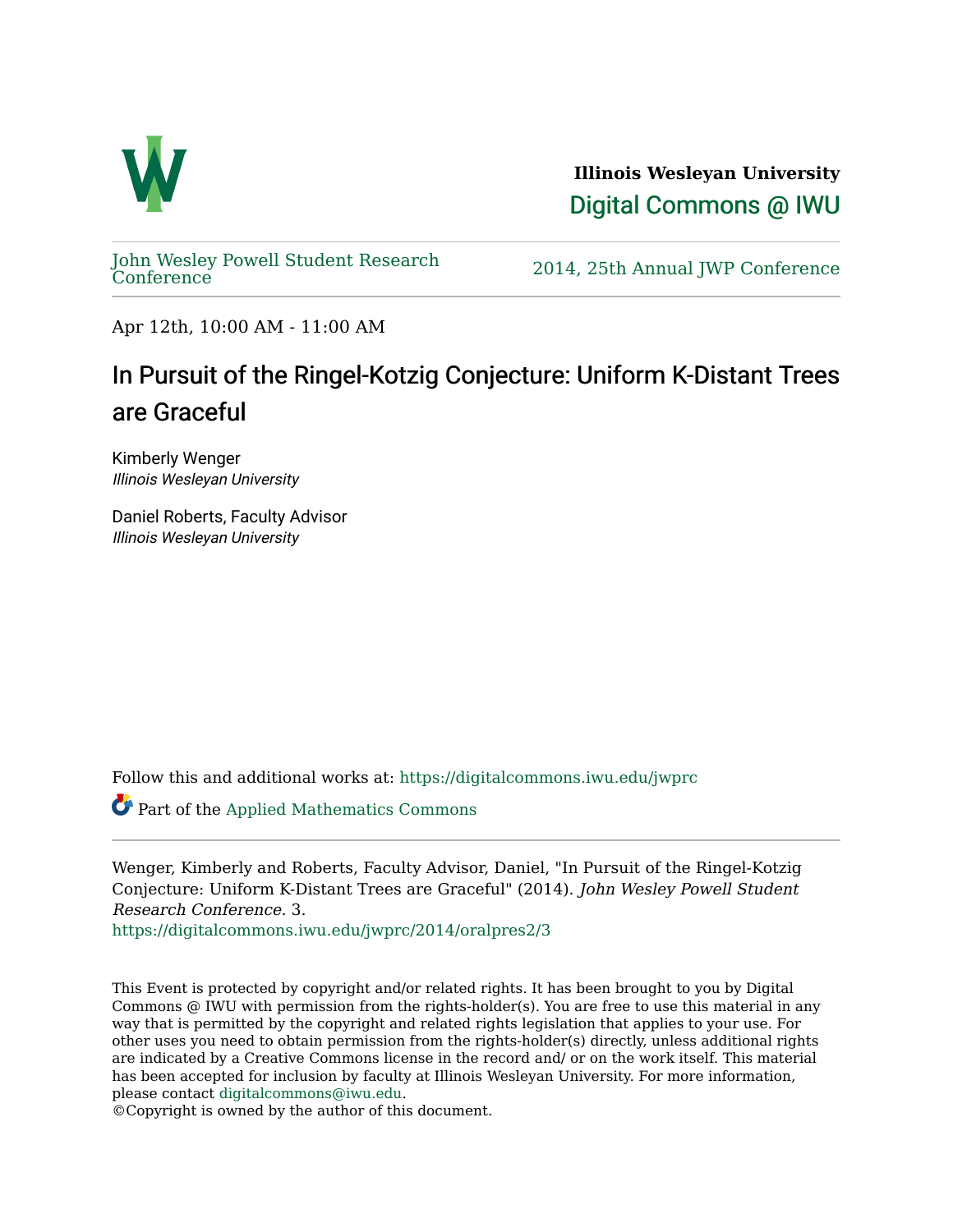# In Pursuit of the Ringel-Kotzig **Conjecture**

Uniform *k-*distant trees are graceful

*Kimberly Wenger Illinois Wesleyan University*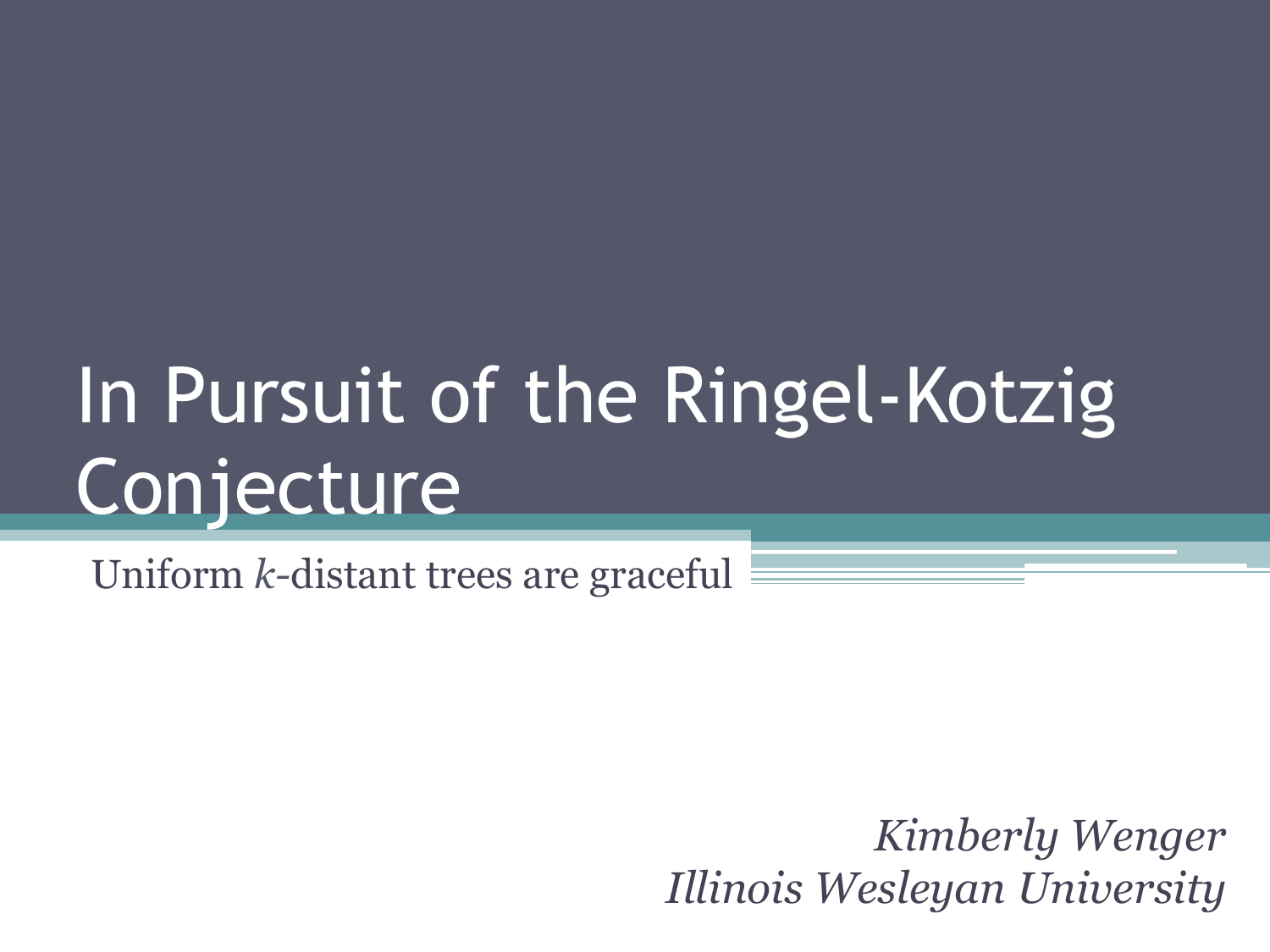- A **graph** *G* consists of two sets:
	- *V(G), a set of vertices*



▫ *And E(G), a set of edges*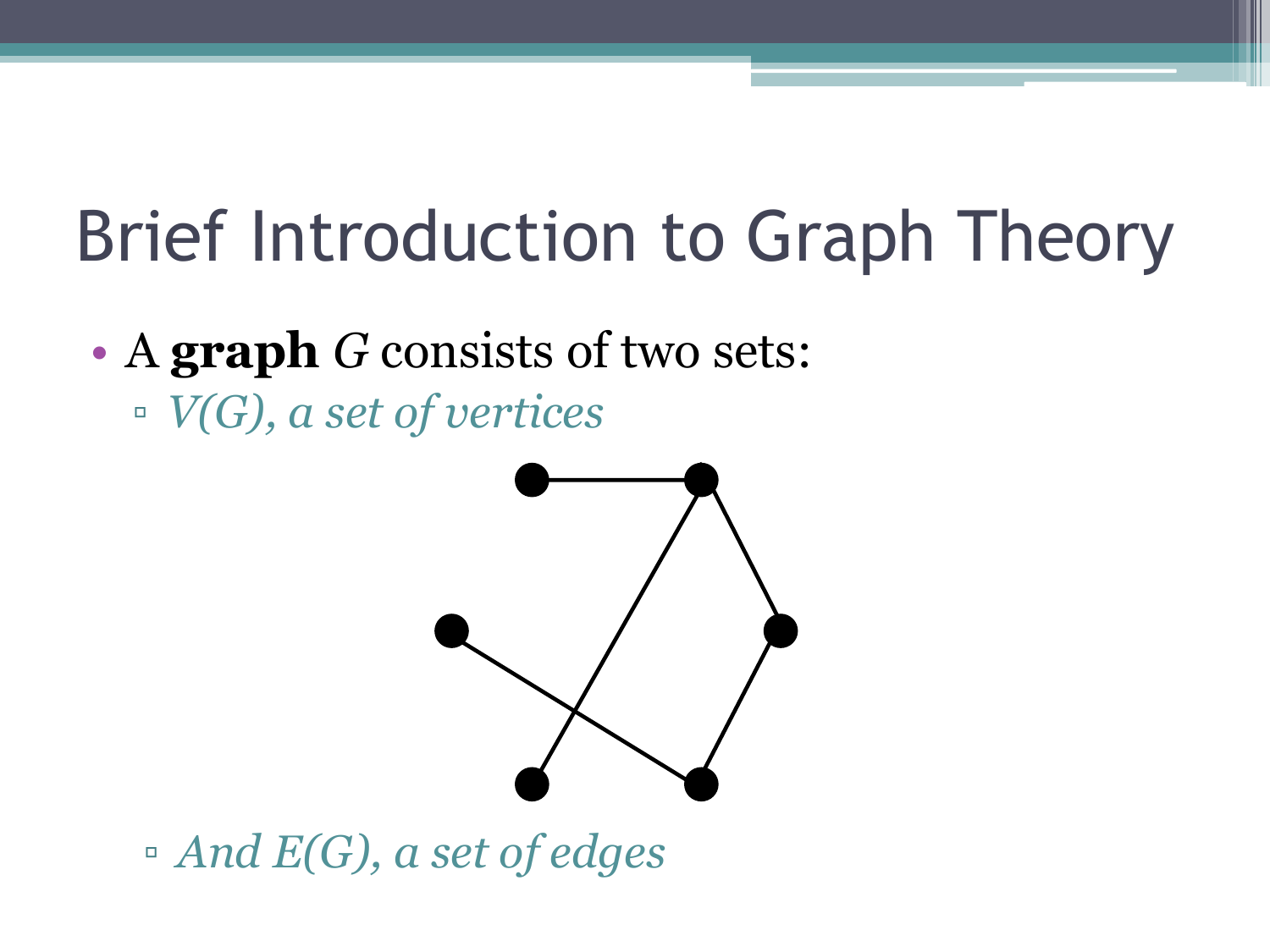- The **order** of a graph G is the number of vertices it has.
- The **size** of a graph G is the number of edges it has.
- The **degree** of a vertex is the number of edges incident to that vertex. A vertex of degree one is called a **leaf.**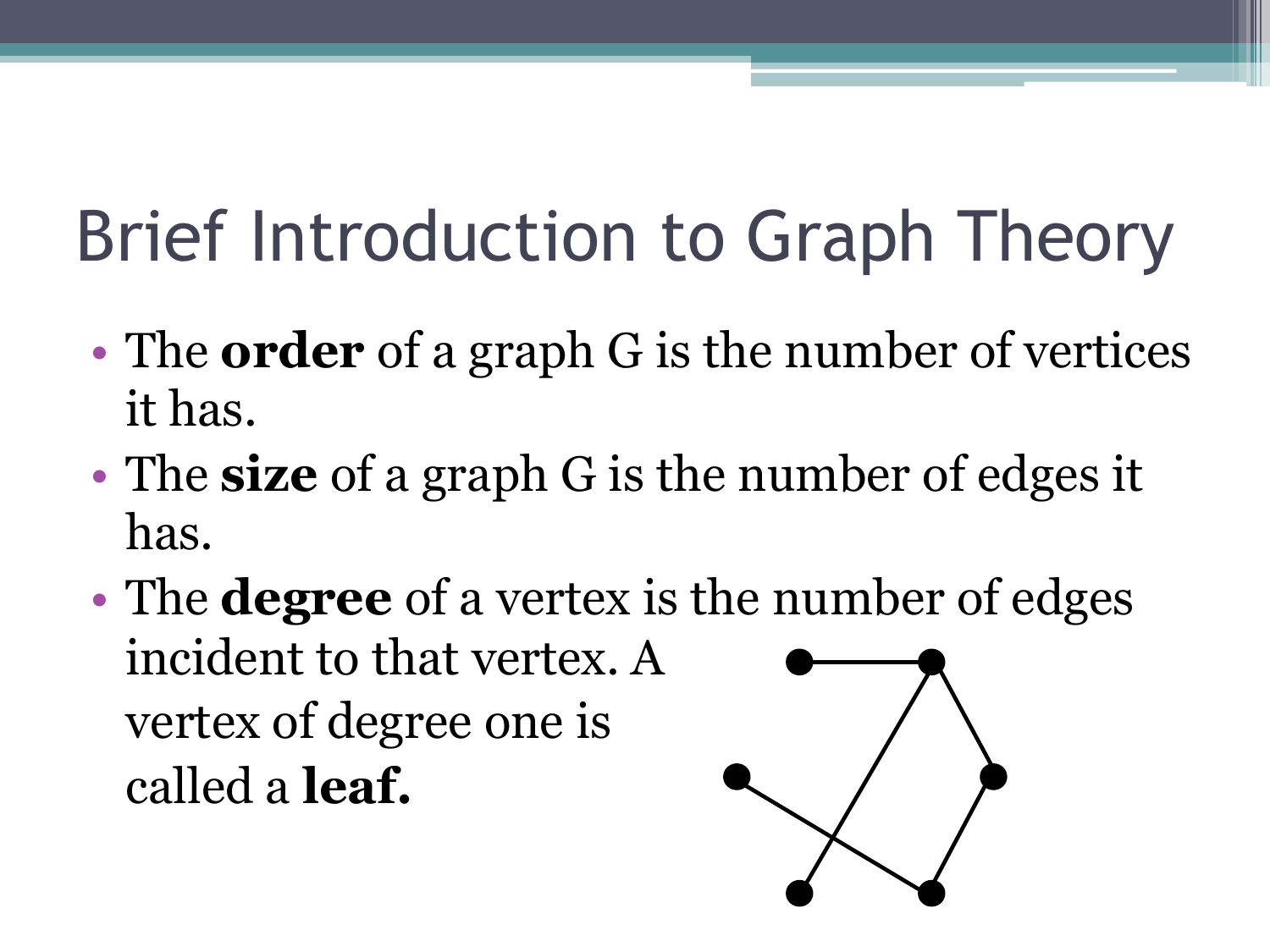• A **path** in a graph *G* is a sequence of distinct vertices such that there is an edge between each set of consecutive vertices.

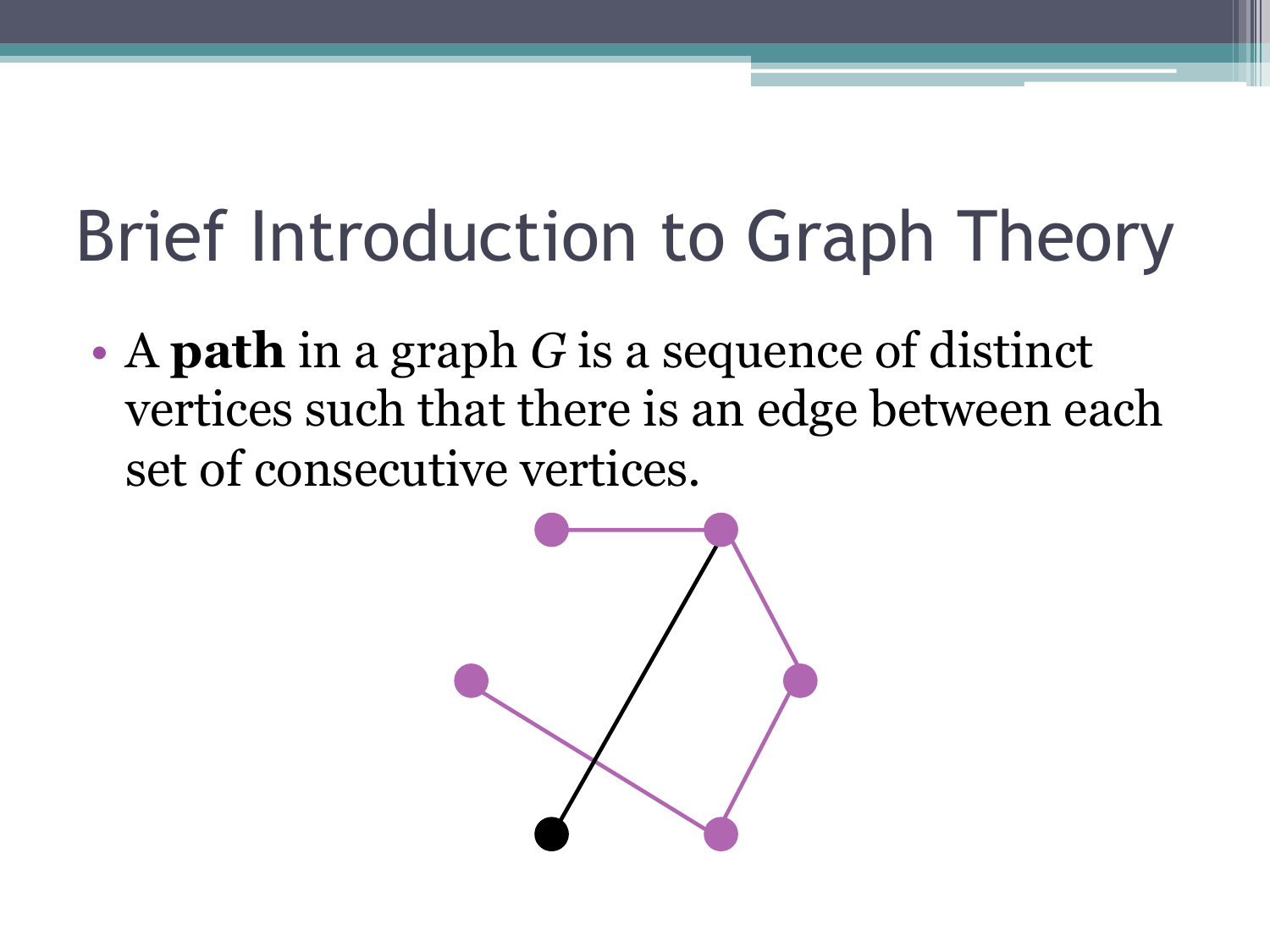- A **cycle** in a graph *G* is a "path" that begins and ends with the same vertex.
- *G* is **connected** if and only if every pair of vertices can be joined by a path in *G.*
- If *G* is **acyclic,** then *G* has no cycles.



In this example, *G* is connected, but not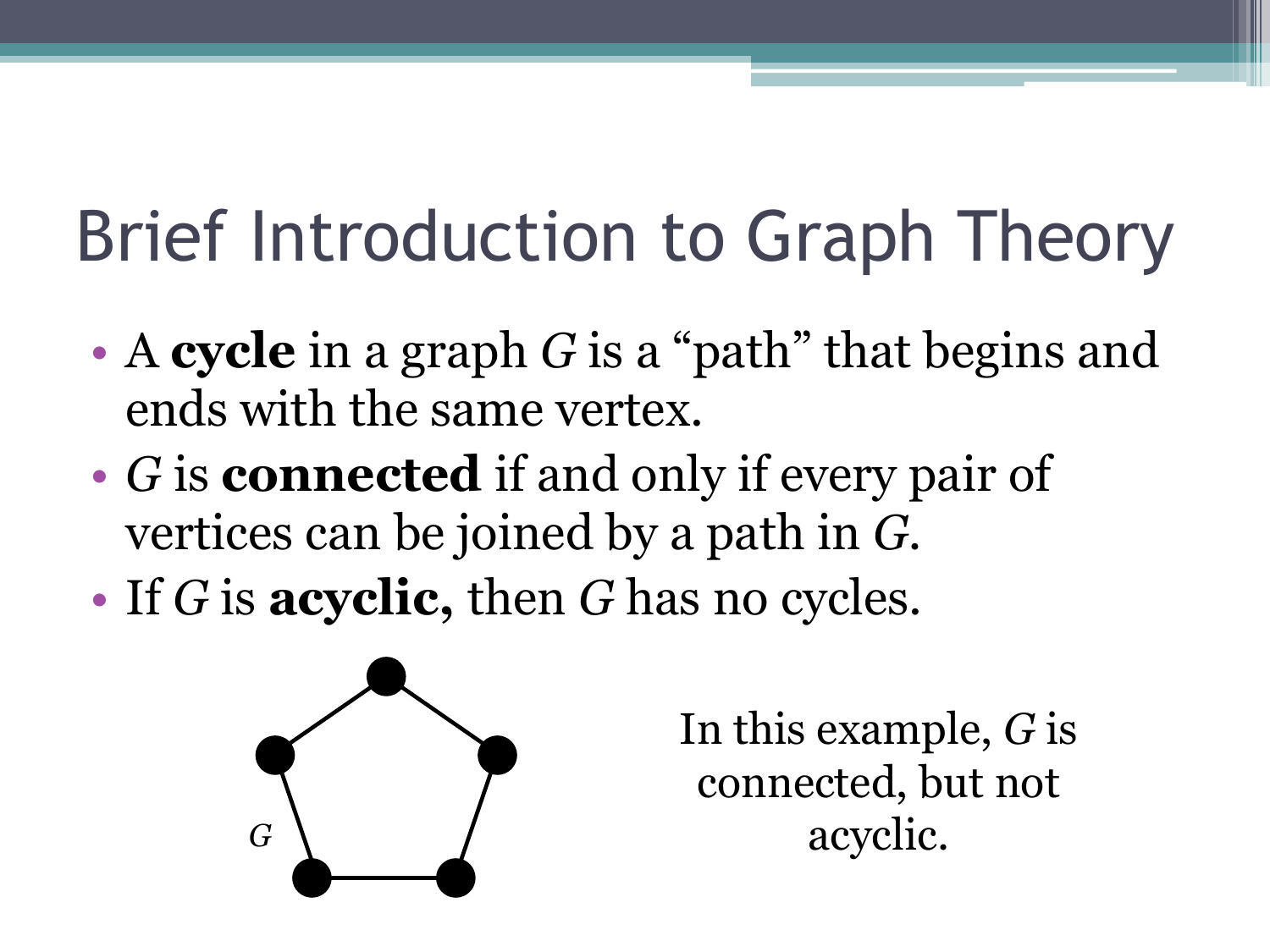## Some important definitions

• A **tree** is a connected, acyclic graph.

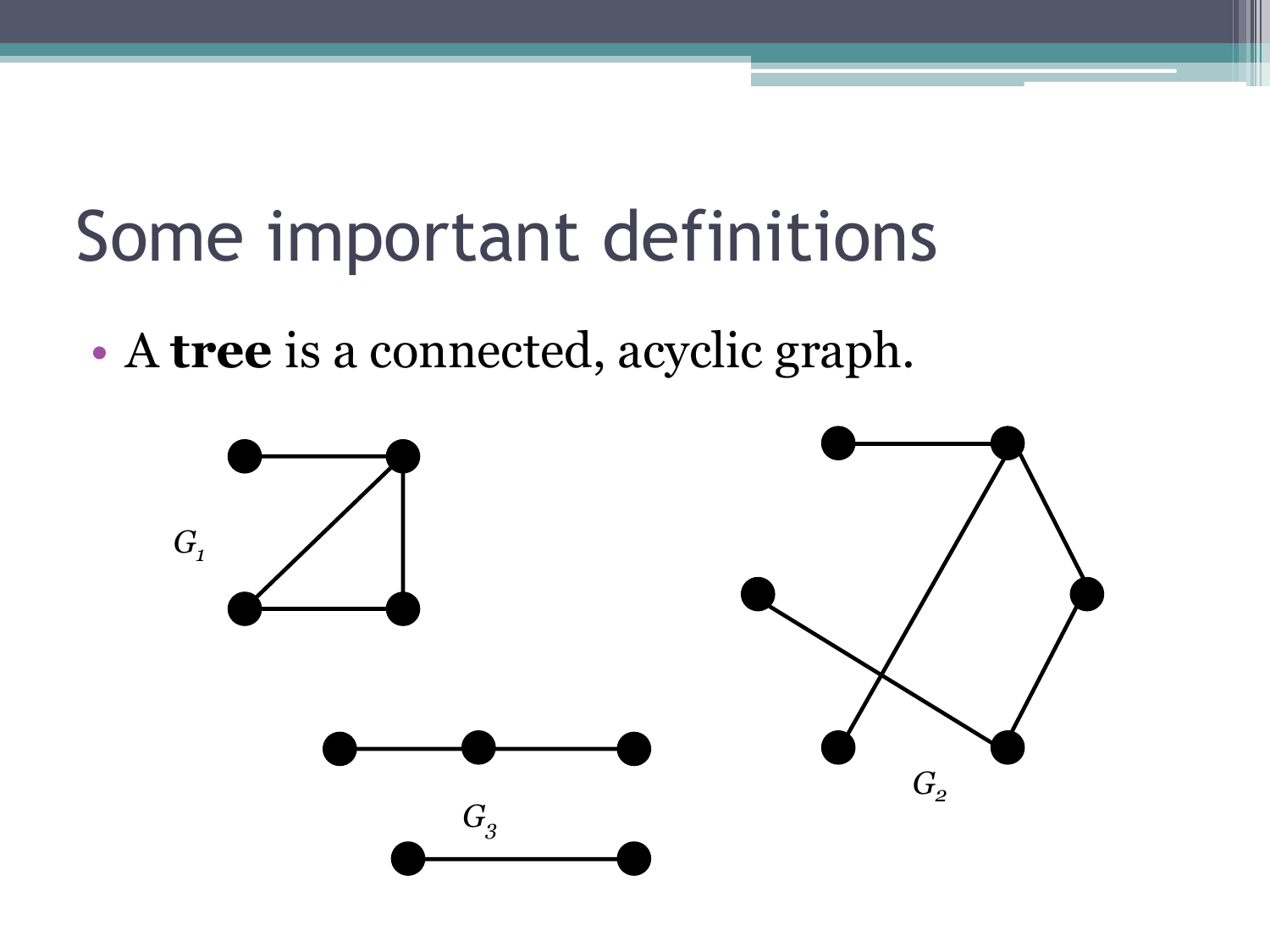## Some important definitions

- A *k***-distant tree** consists of a main path, called the **spine**, such that each vertex on the spine is joined by an edge to an end-vertex of at most one path on at most *k* vertices.
- Those paths, along with the edge joining them to the spine, are called **tails**.

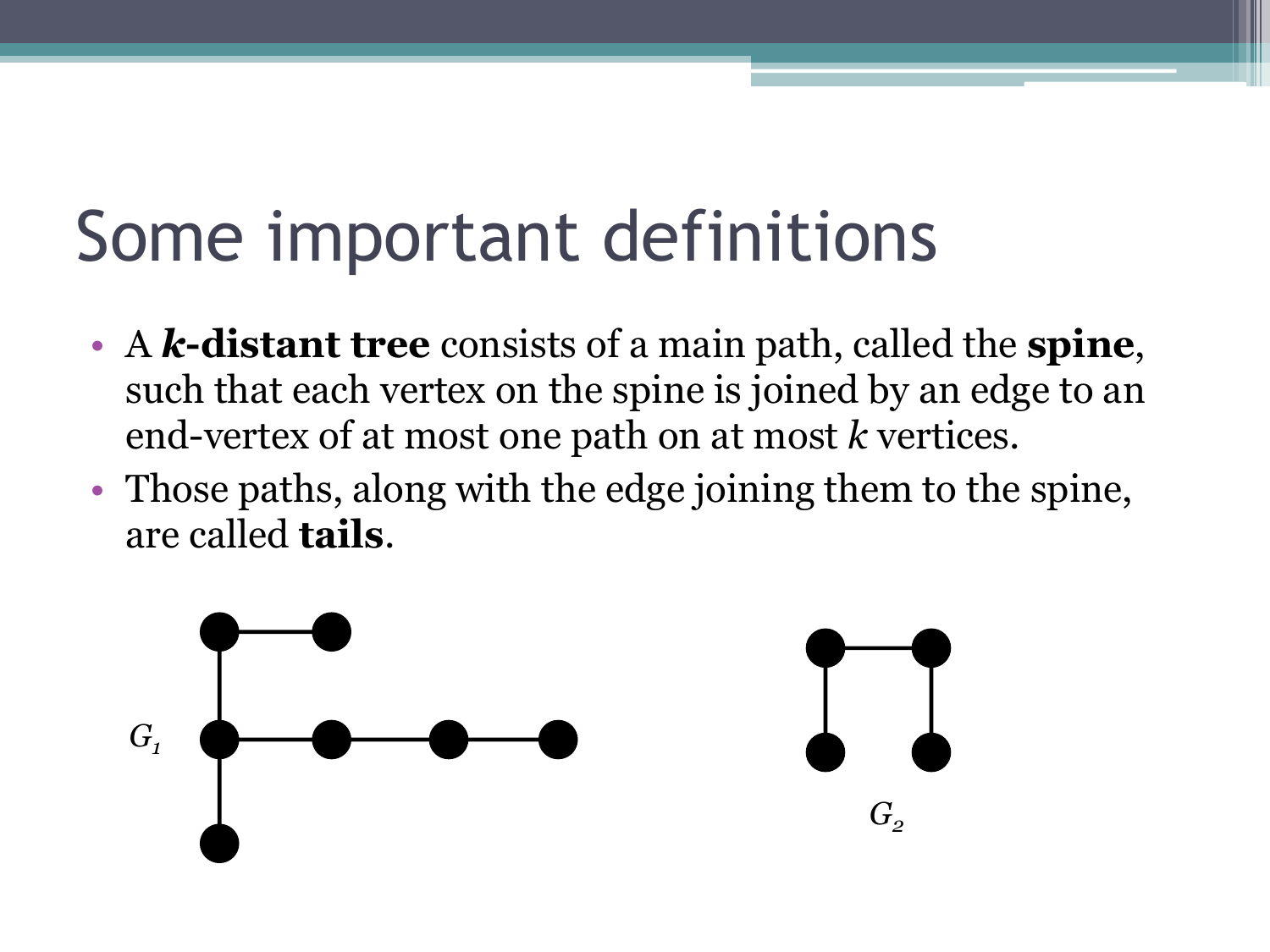## Some important definitions

• When every vertex on the spine has exactly one incident tail of length *k* we call the tree a **uniform k-distant tree**.

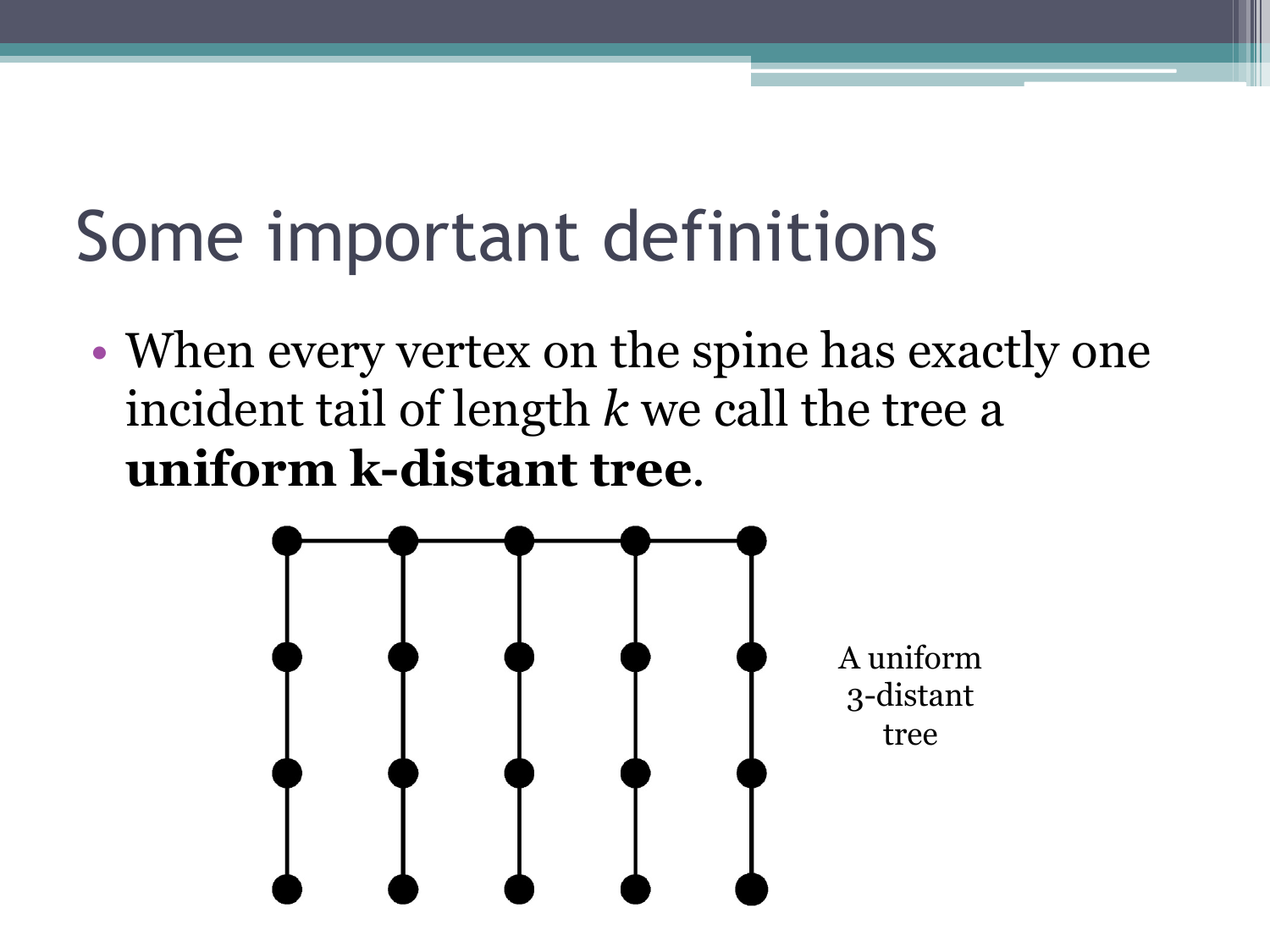## Some more definitions

• A **graceful labeling** of a graph G on *n* vertices is a one-to-one function from the vertices of G to the set  $\{0, ..., |E(G)|\}$  such that the induced edge labels given by  $|f(u) - f(v)|$ , for every *uv* in  $E(G)$ , are all distinct. If a graph admits a graceful labeling then that graph is said to be **graceful**.

$$
\begin{array}{c|cc}\n3 & 3 & 0 & 2 & 2 & 1 & 1 \\
\hline\n\end{array}
$$
 An example of a graceful labeling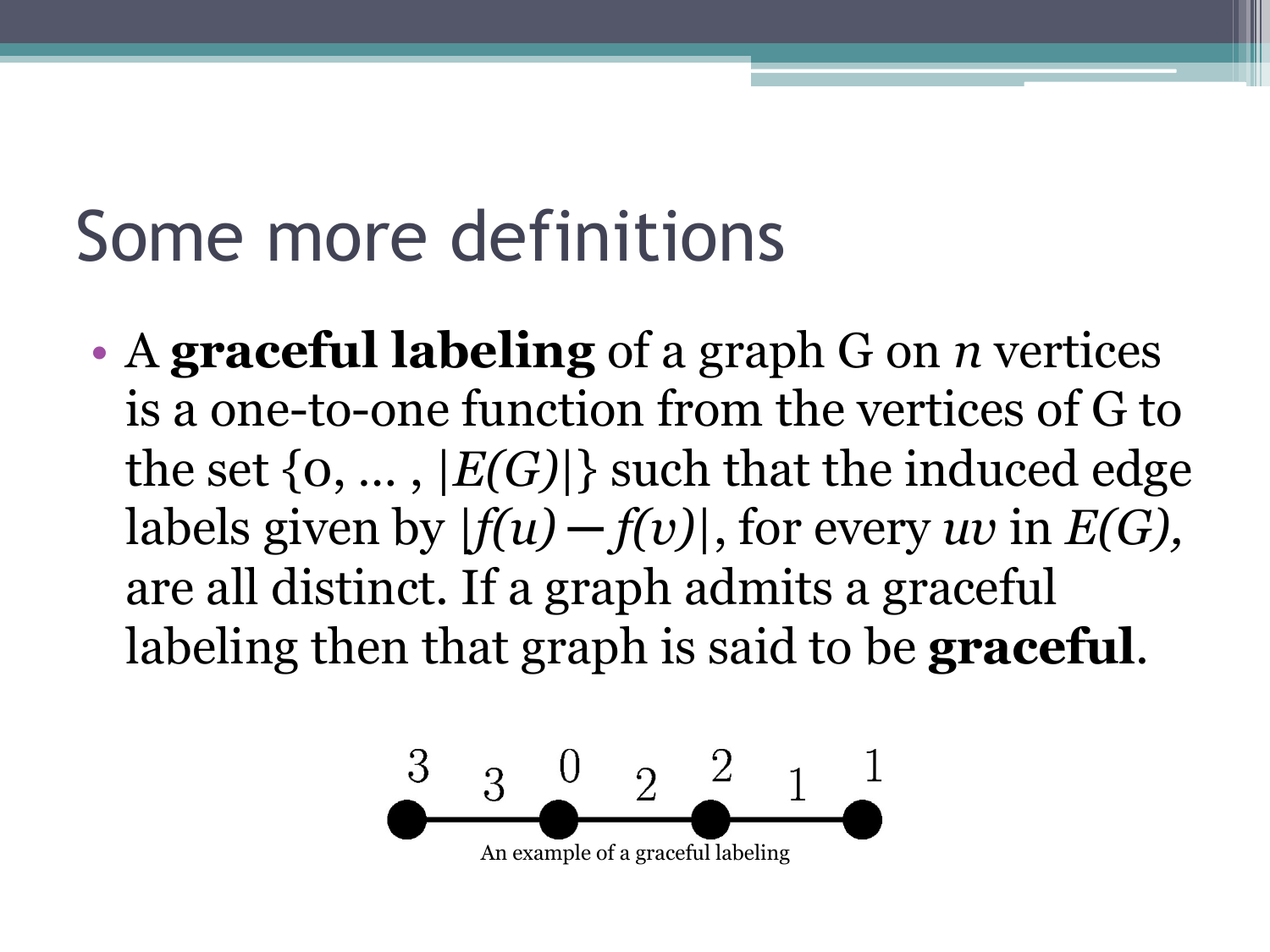## **History**

- Rosa first introduced graceful labelings in 1967 to study decompositions.
- While these labelings continue to be used in the study of decompositions, they have since become a thoroughly studied subject of their own.
- Soon after Rosa's introduction, almost 50 years ago, Ringel and Kotzig made the following conjecture, also referred to as the Graceful Tree Conjecture.

#### **Conjecture 1.** (Ringel-Kotzig) *All trees are graceful.*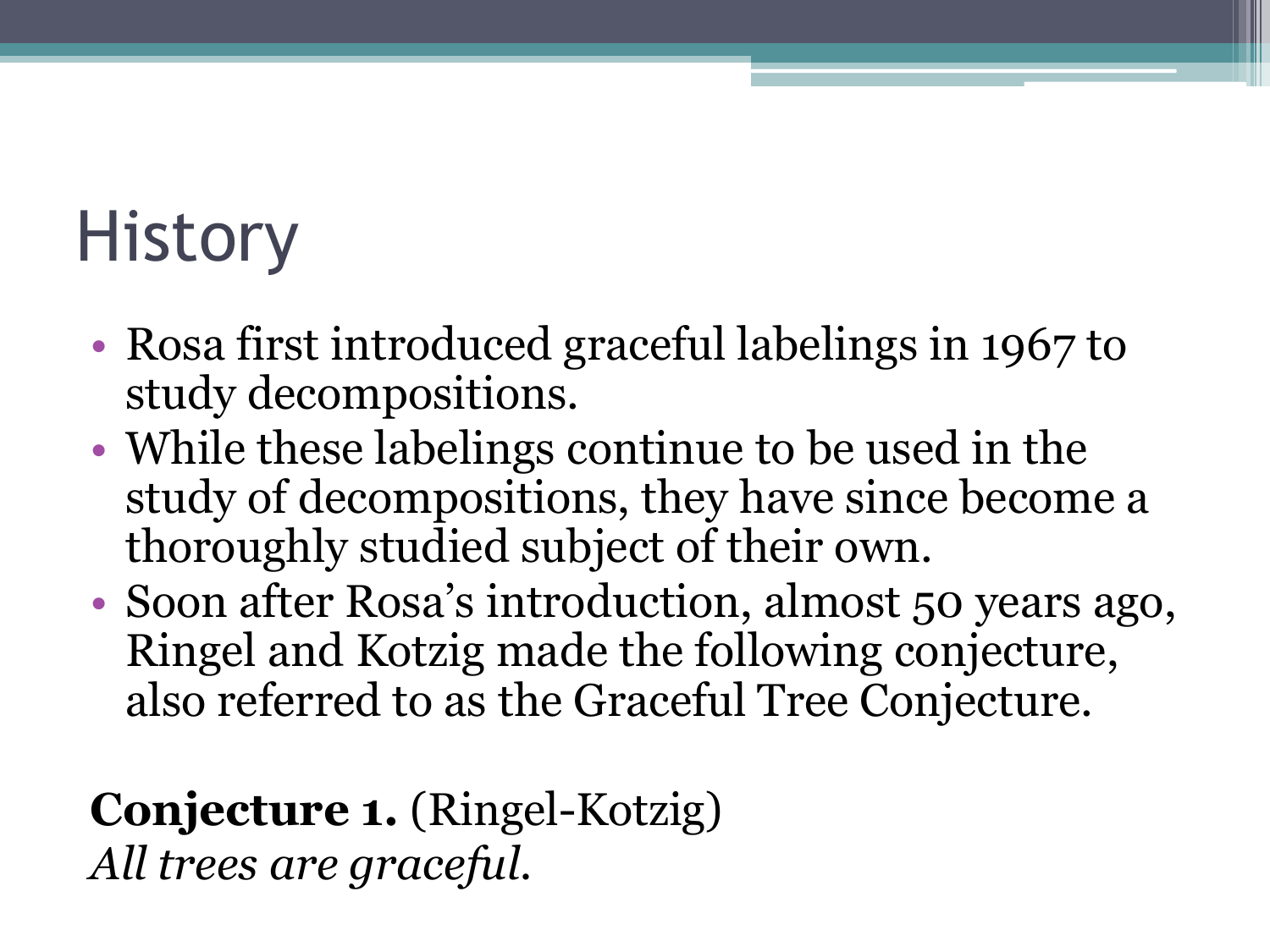## Progress

- In support of the conjecture, many classes of trees or trees with certain numbers of vertices have been shown to be graceful (Gallian).
- Of special interest to us are caterpillars and lobsters. A **caterpillar** is a tree of order three or more, the removal of whose degree one vertices produces a path. A **lobster** is a tree with the property that the removal of the degree one vertices leaves a caterpillar.
	- Uniform 1-distant trees are a special case of caterpillars, and uniform 2-distant trees are a special case of lobsters.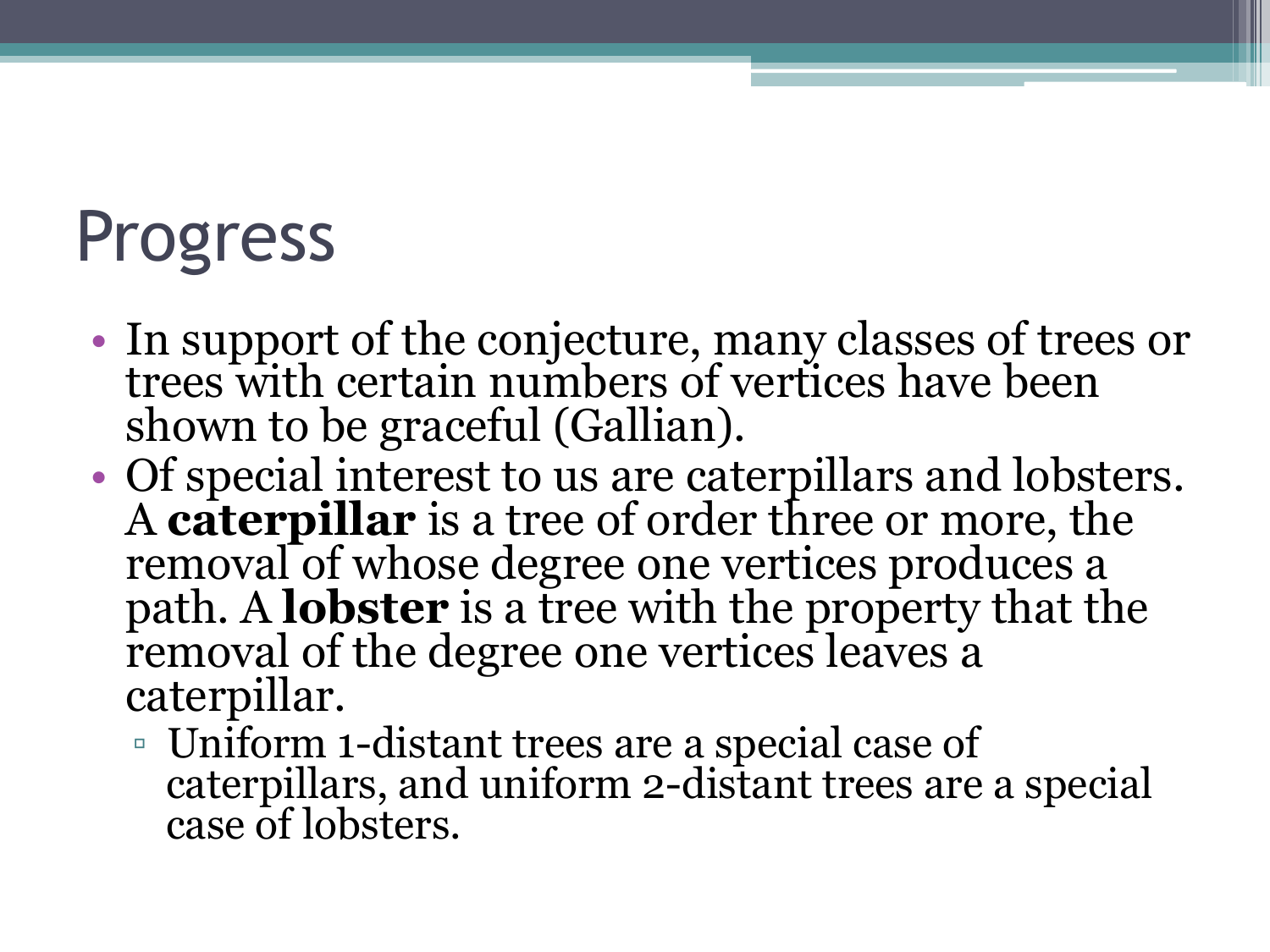## Progress, *continued.*

• It is known that all caterpillars are graceful (Rosa) and that all lobsters with a perfect matching are graceful (Morgan), yet it remains an open problem to determine if all lobsters are graceful.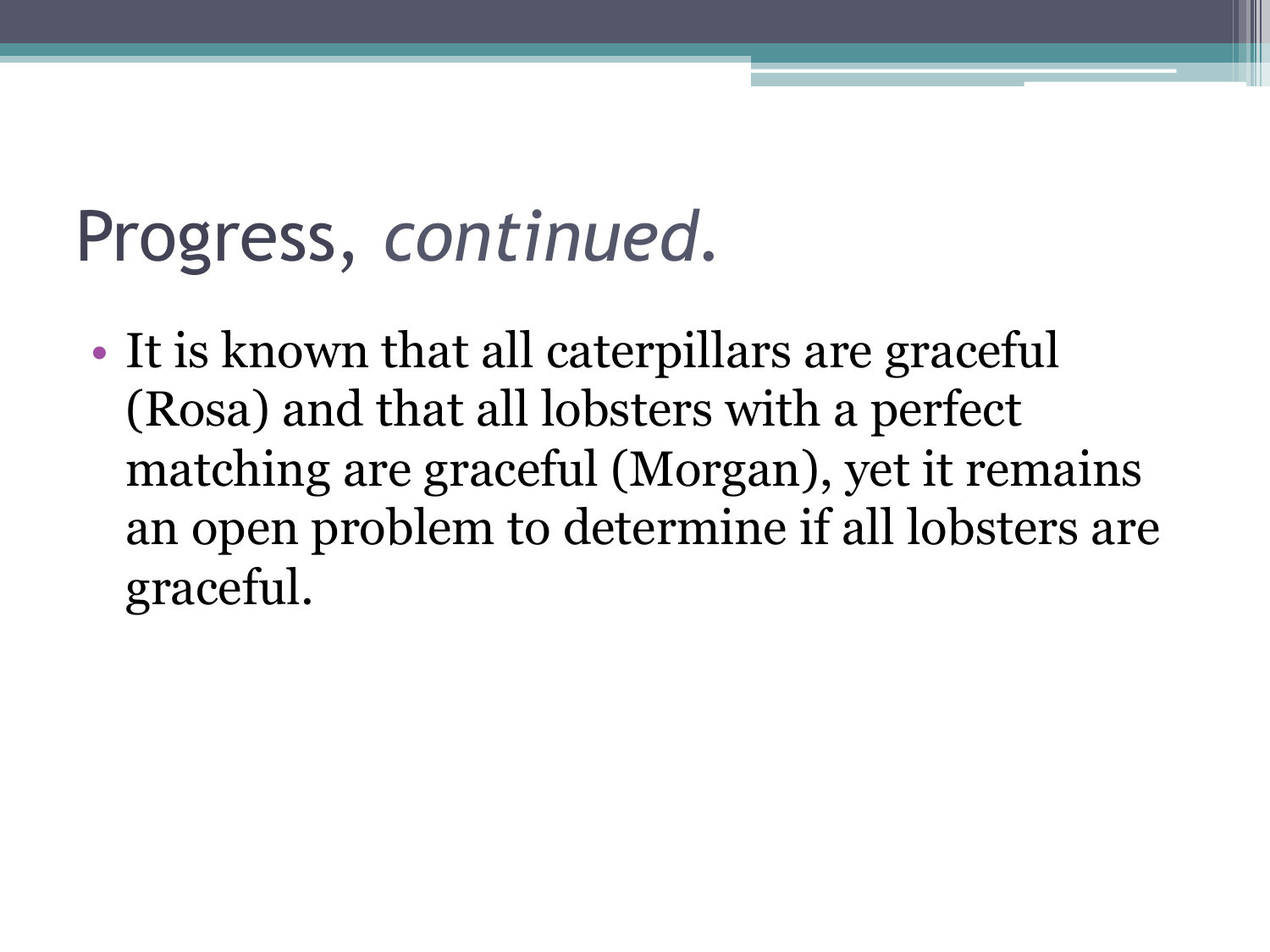### Results

#### **Theorem 1.**

*Every uniform k-distant tree is graceful.* 

Let *G* be a uniform *k*-distant tree, where *k* is the number of edges in each tail, and let *s* denote the number of vertices in the spine. Let *n* be the number of vertices of *G*. Note that  $n = s(k+1)$ .

First, we name the vertices.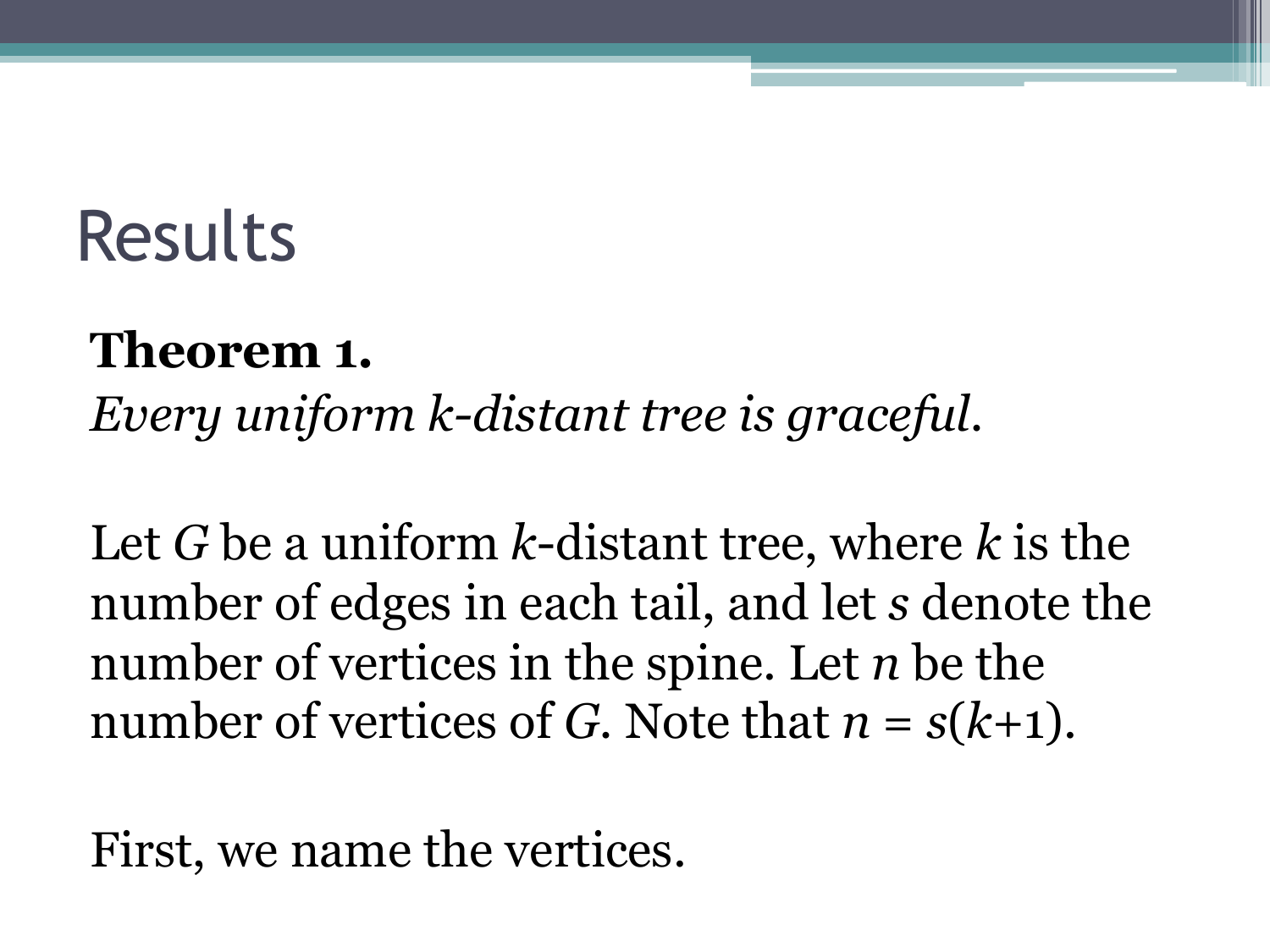### Naming the vertices

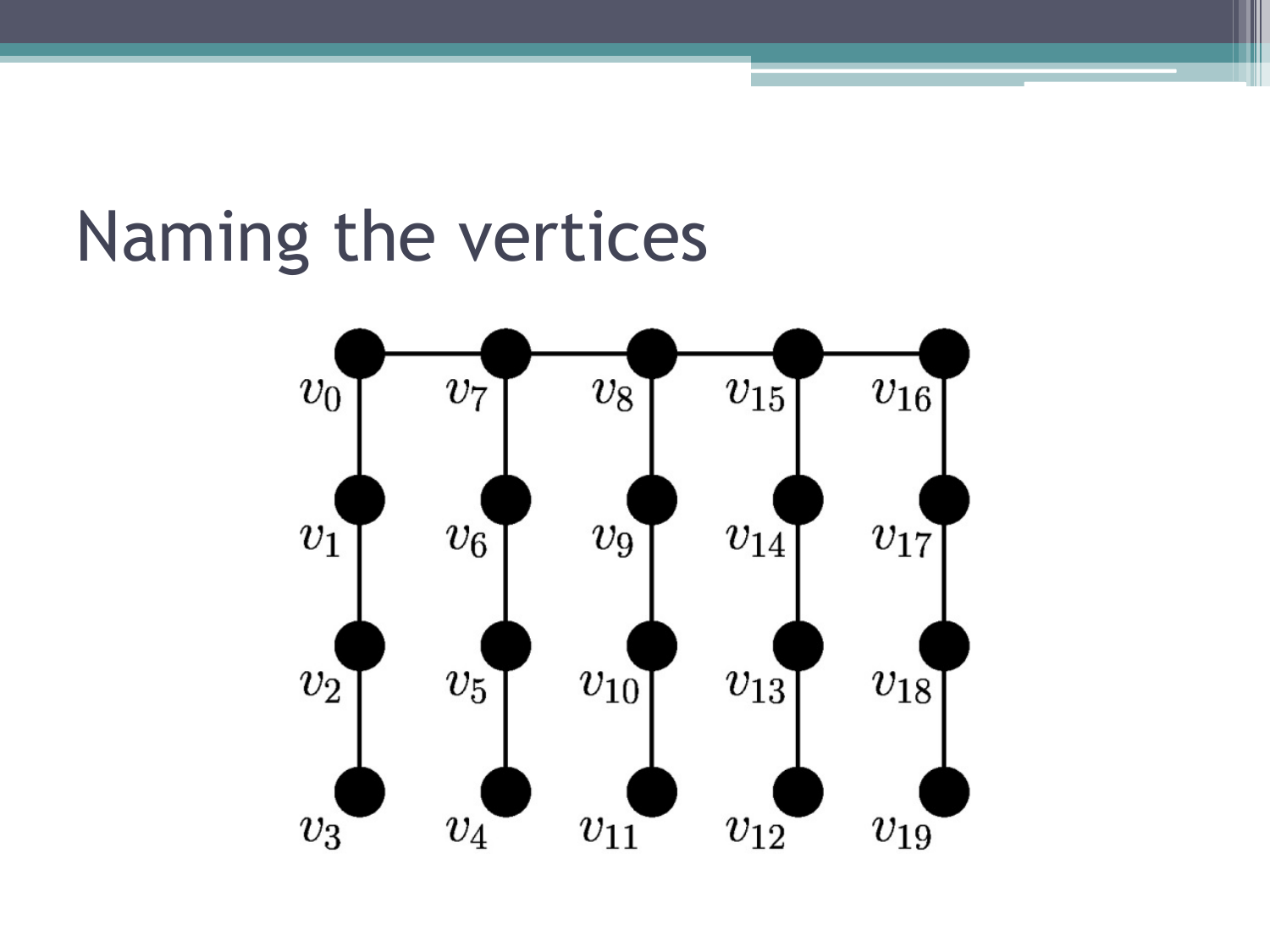## Labeling the vertices

Then, we assign labels to the vertices. To do so, we define a function *f* from the *n* vertices of the graph to the set {0,…,*n*-1}, where *n*-1 is the number of edges. We split this into two cases.

| Case 1. n is even                                                                                                                     | Case 2. n is odd                                                                                                                      |
|---------------------------------------------------------------------------------------------------------------------------------------|---------------------------------------------------------------------------------------------------------------------------------------|
| $f(v_i) = \begin{cases} \frac{i}{2} & \text{if } i = 0, 2, 4, , n-2 \\ n - \frac{i+1}{2} & \text{if } i = 1, 3, 5, , n-1 \end{cases}$ | $f(v_i) = \begin{cases} \frac{i}{2} & \text{if } i = 0, 2, 4, , n-1 \\ n - \frac{i+1}{2} & \text{if } i = 1, 3, 5, , n-2 \end{cases}$ |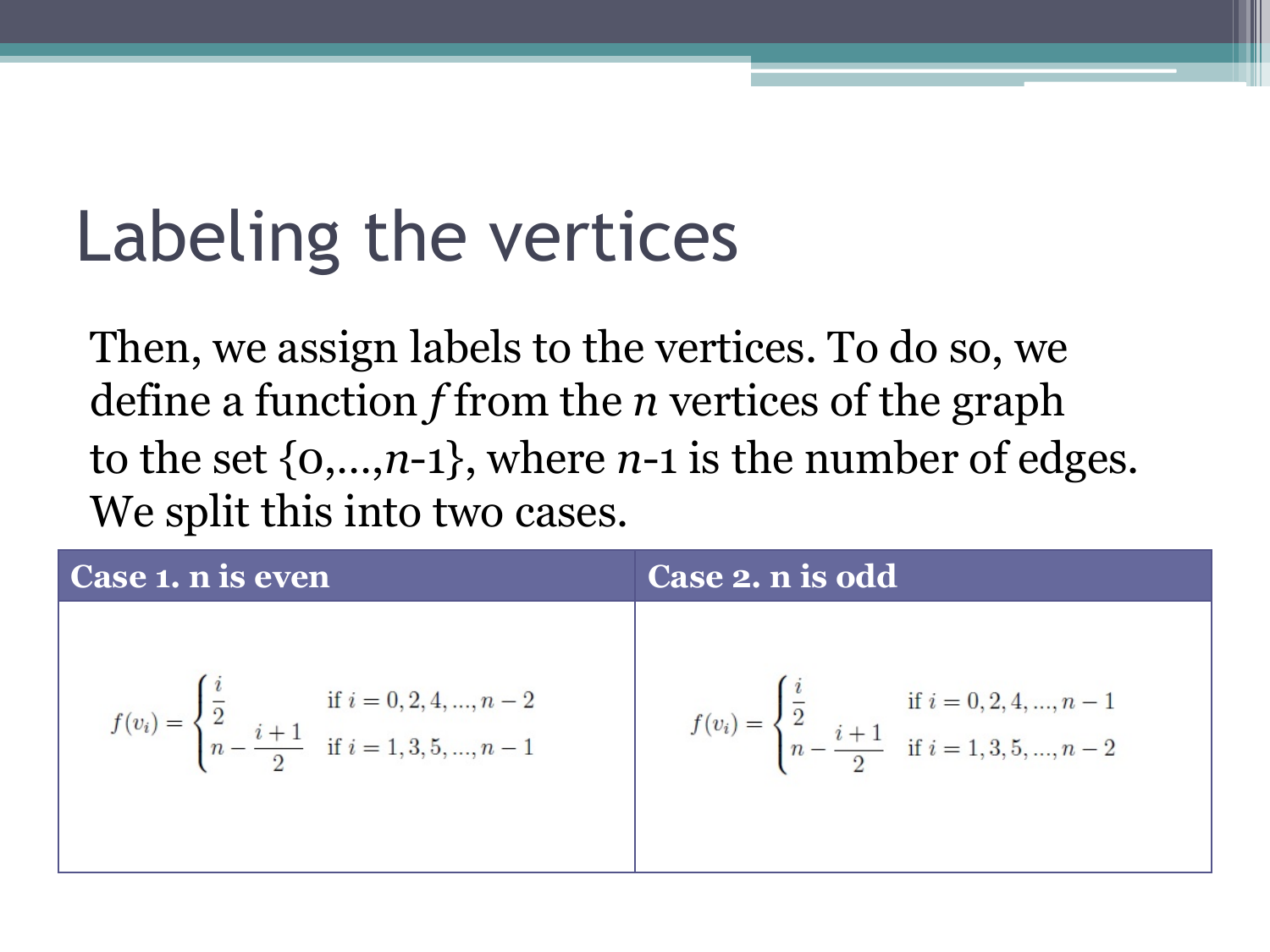### Labeling the vertices, *continued.*

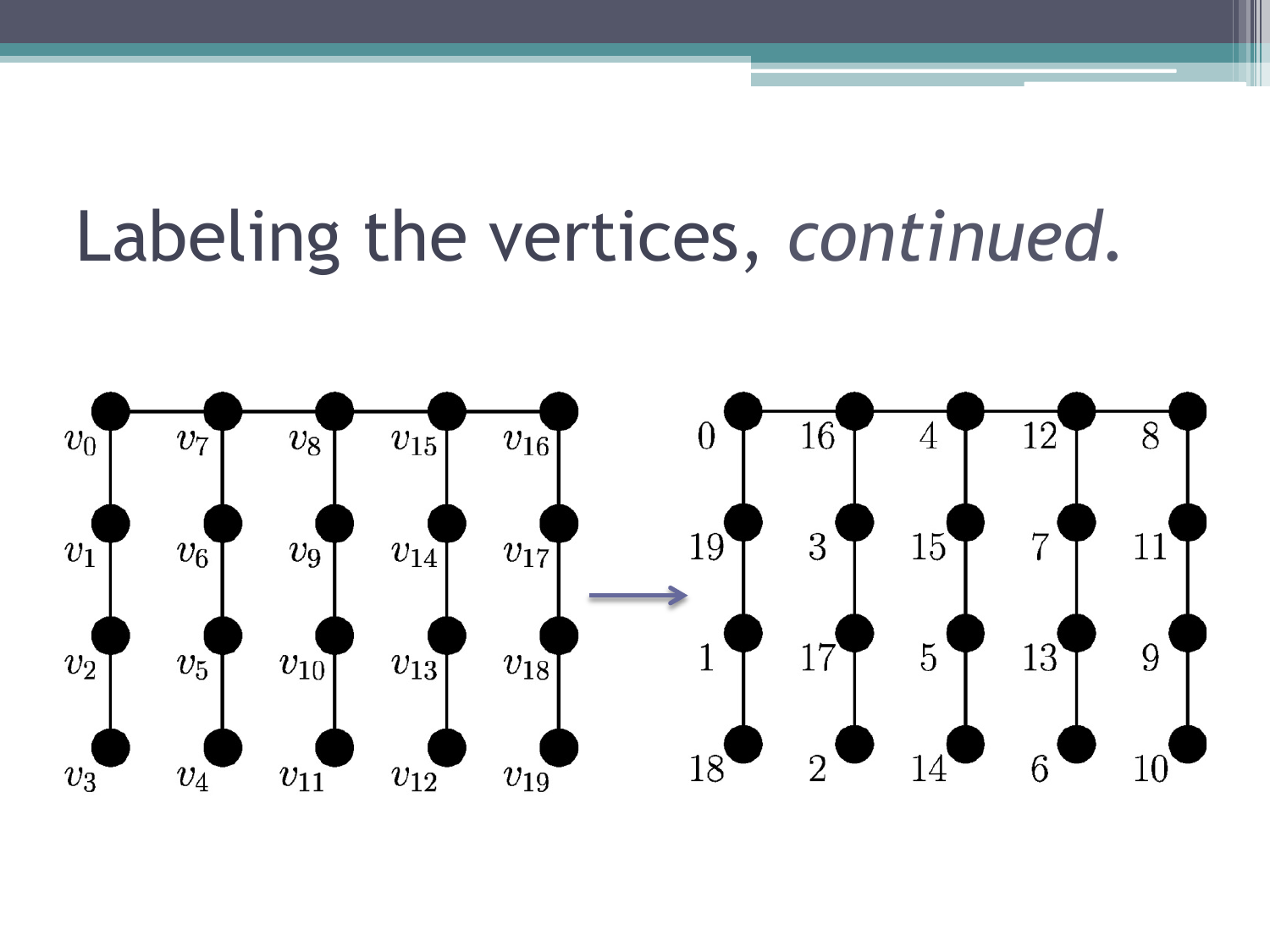## Is it graceful?

Recall that we have a graceful labeling if and only if each edge label given by the absolute value of the difference of the endpoint labels is unique.

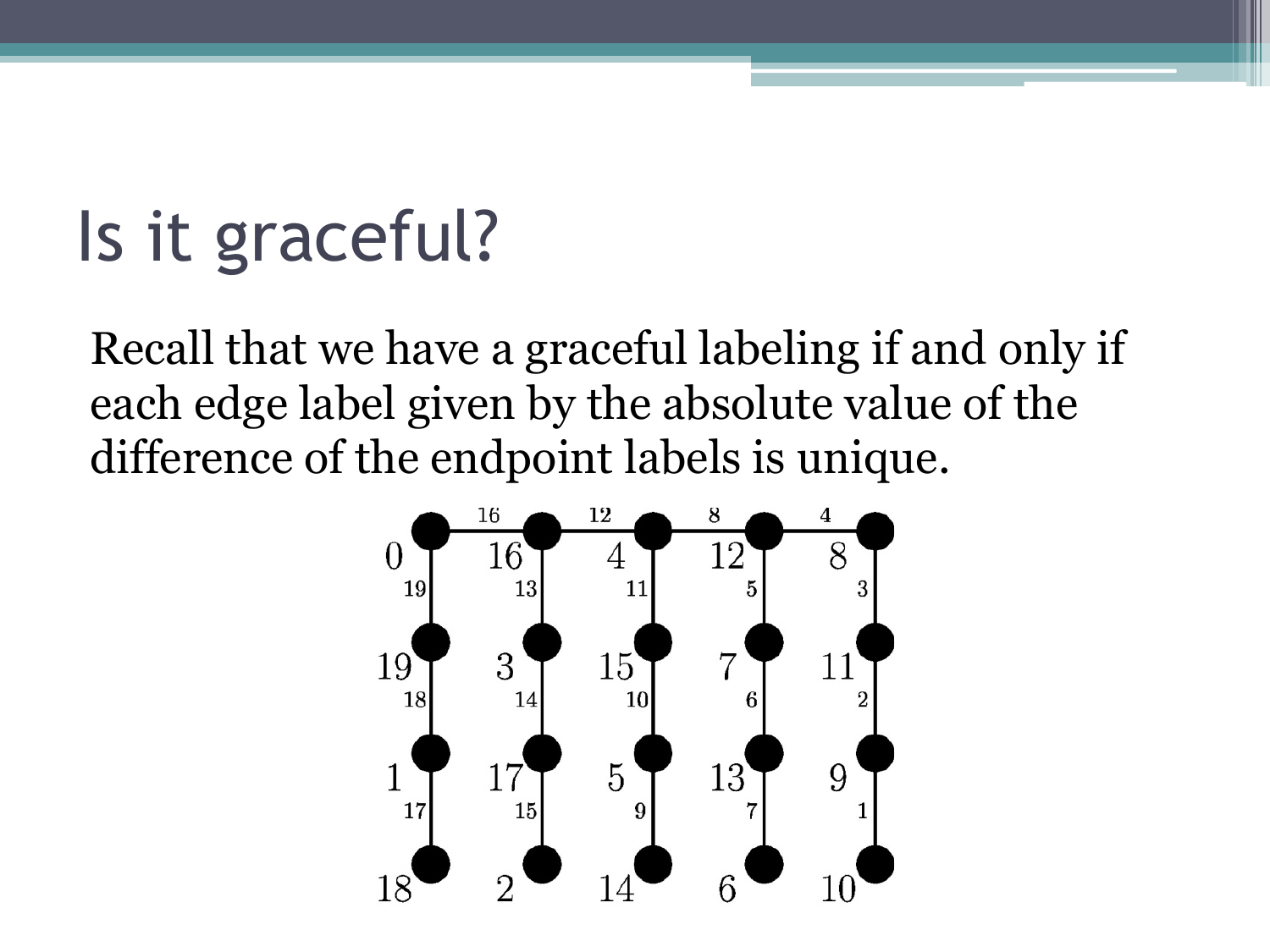## What if *k* and *s* aren't both odd?

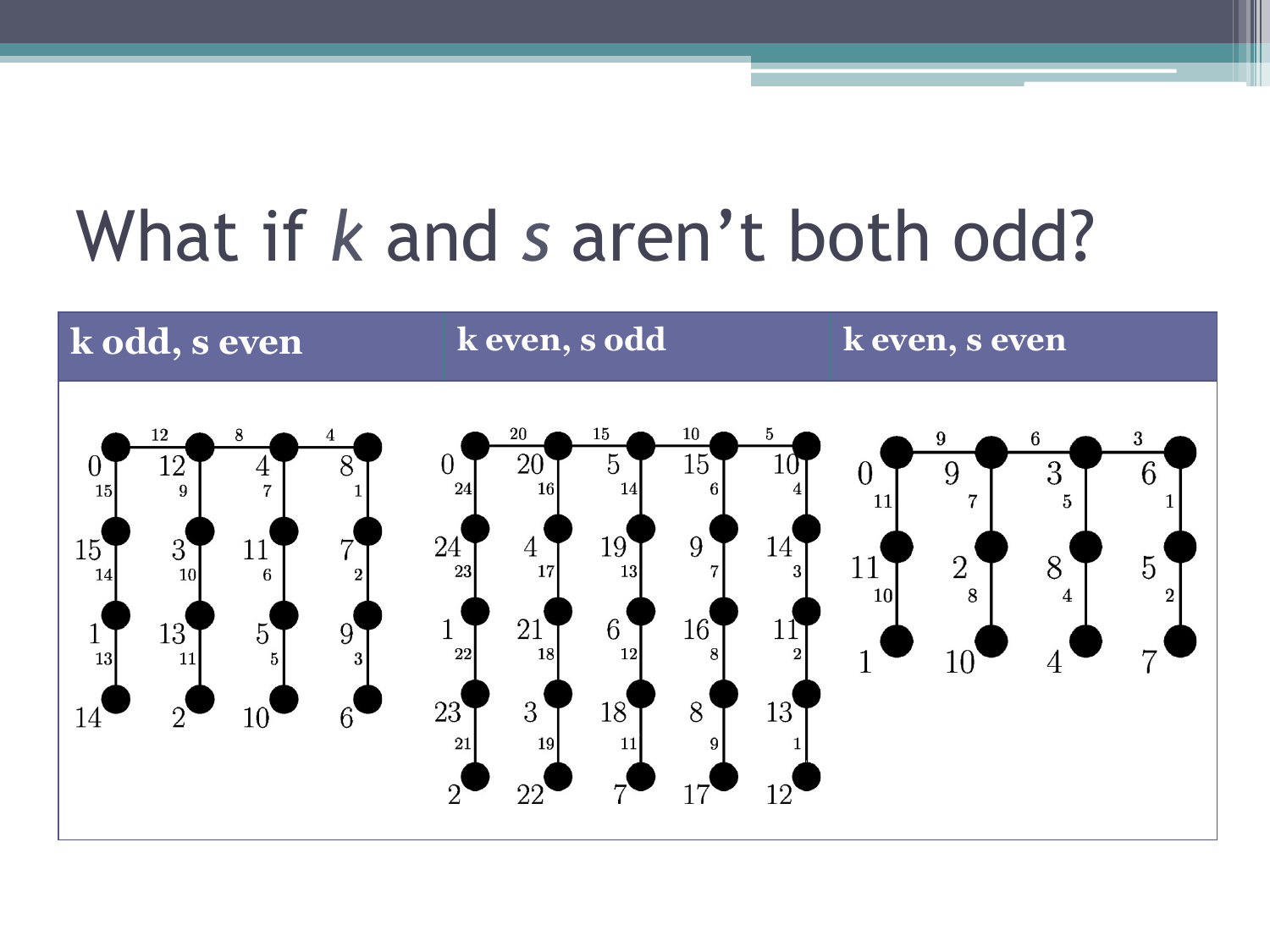## **Conclusions**

- All uniform *k*-distant trees are graceful.
- It should be noted that the question about the gracefulness of uniform *k*-distant trees has been addressed elsewhere. After proving this result independently last summer, I recently discovered that M. Murugan has included this theorem in an article published in *Matematika,* also in Summer 2013.
- It is our hope that this method can be used to approach the question whether or not lobsters are graceful, inching us closer to proving the Ringel-Kotzig conjecture.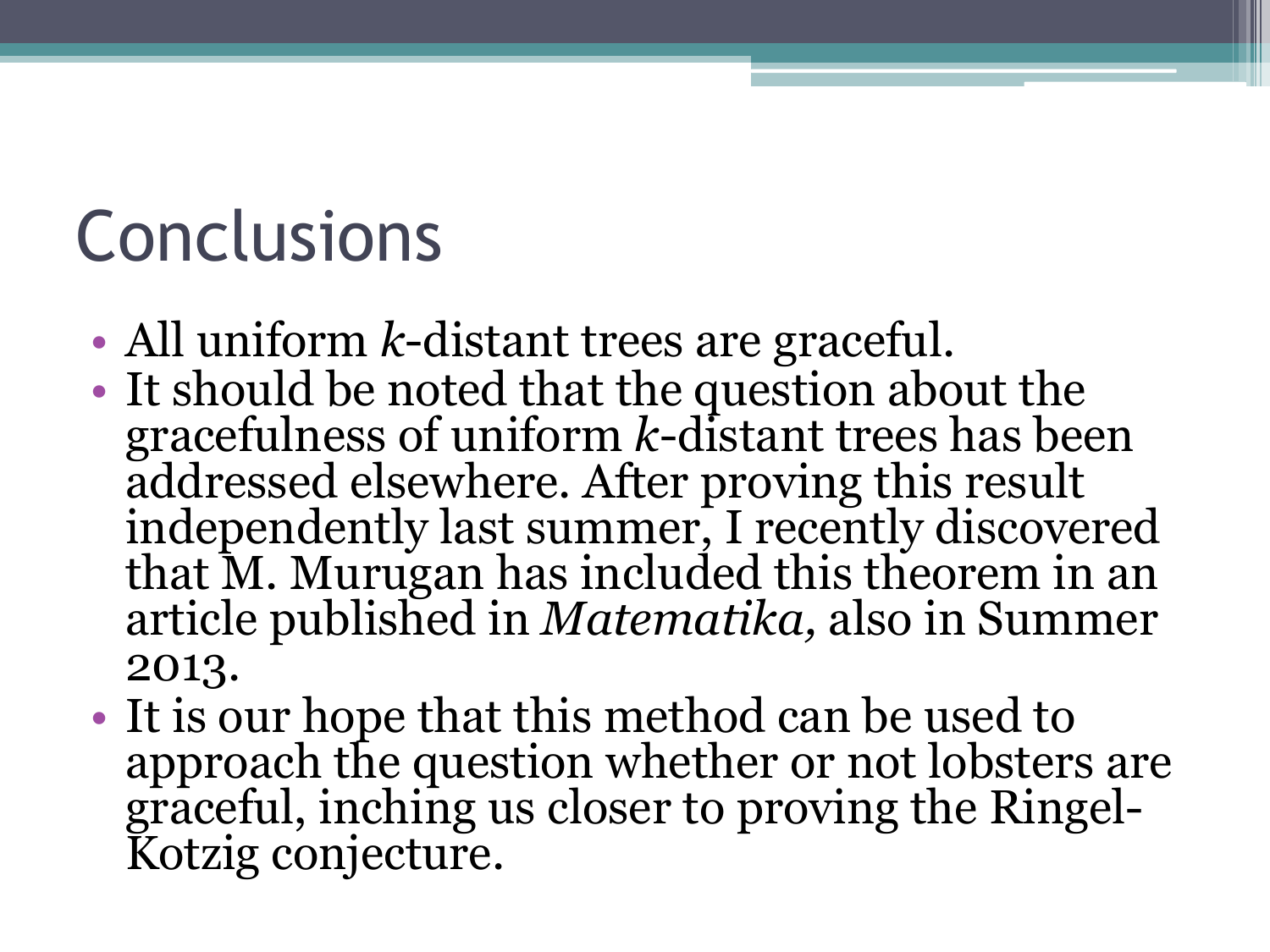## Conclusions, *continued.*

- A **harmonious labeling** of a graph G on *n* vertices is an injective function from the vertices of G to the set  $\{0, ..., |E(G)|\}$  such that the induced edge labels given by  $[f(u) + f(v)] \pmod{E(G)}$ , for every *uv* in  $E(G)$ , are all distinct.
- Similar to graceful, but we add endpoint labels rather than subtract.
- For a tree, we may repeat one vertex label.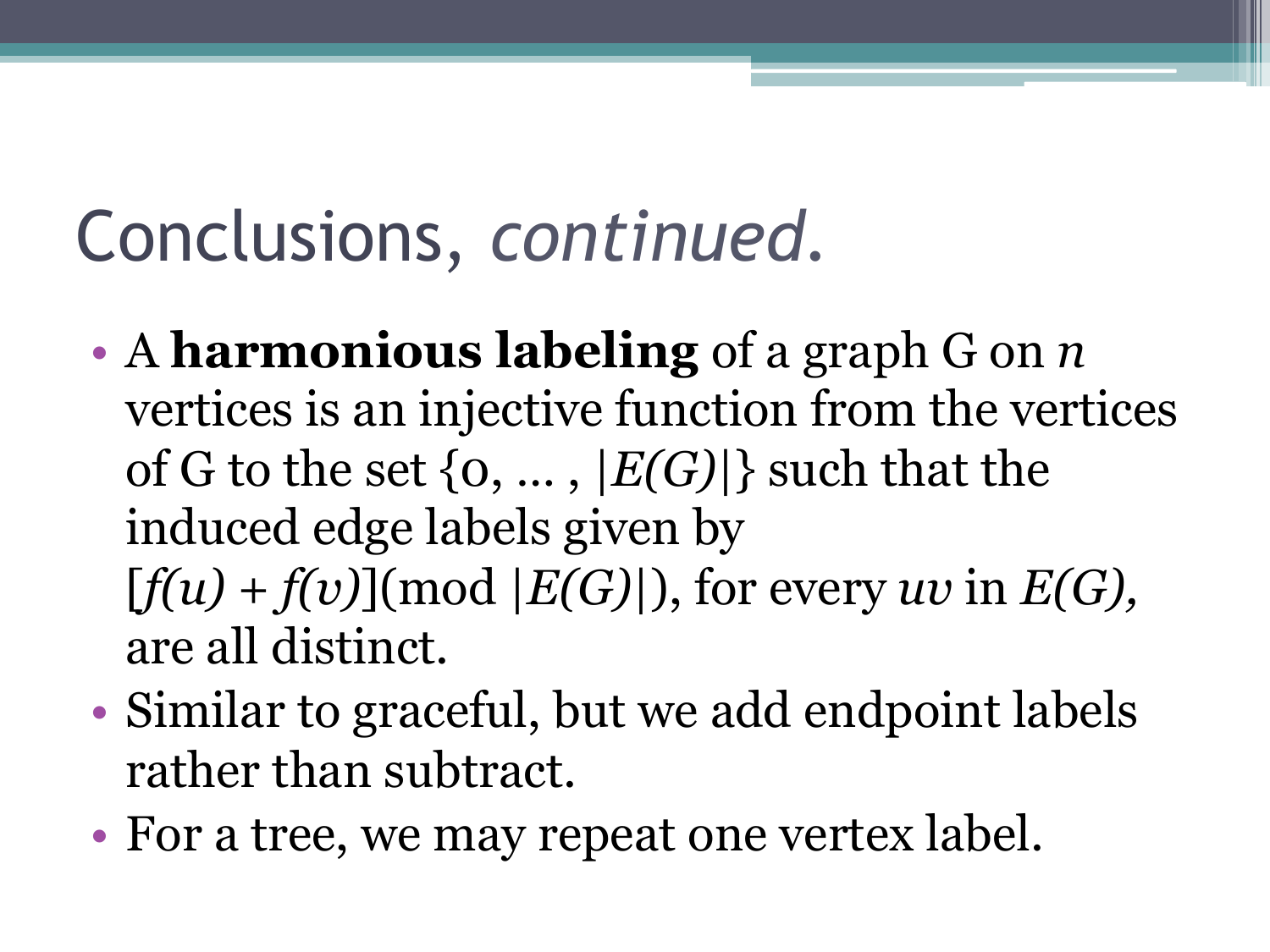## Conclusions, *continued.*

- A similar approach was used to show that all uniform *k*-distant even trees are harmonious (Abueida and Roberts). Murugan has recently shown that this is true for the odd case, as well.
- Gallian notes that whether or not lobsters are harmonious seems to have attracted no attention thus far. This is yet another open problem to which this method might be applied.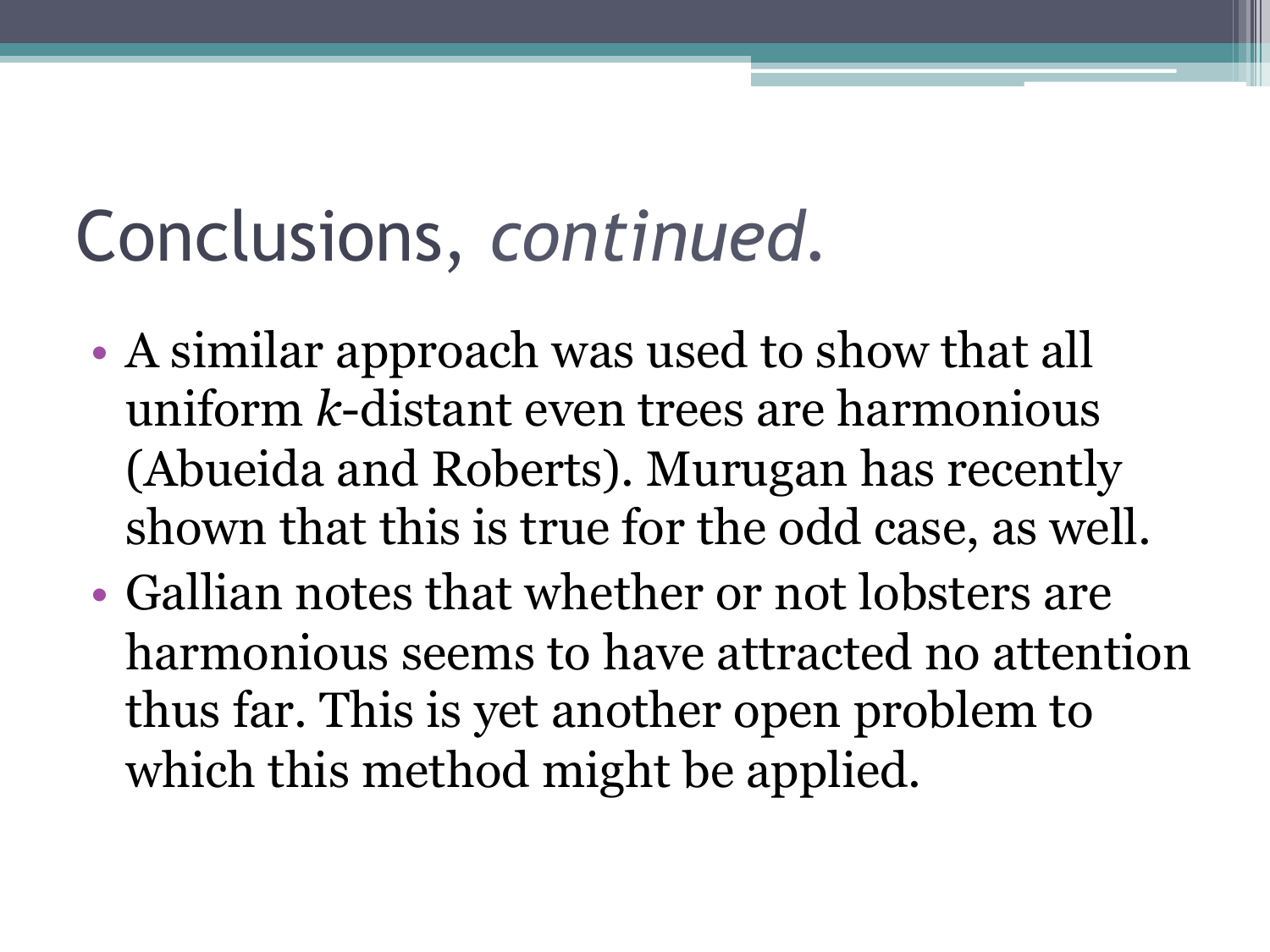## Where did this even come from?

#### Where did graph theory begin?



Image by Bogdan Giuşcă, CC BY-SA 3.0



Image by MoRsE

Leonhard Euler used vertices and edges to model and solve this problem, laying the foundations for the study of graph theory.